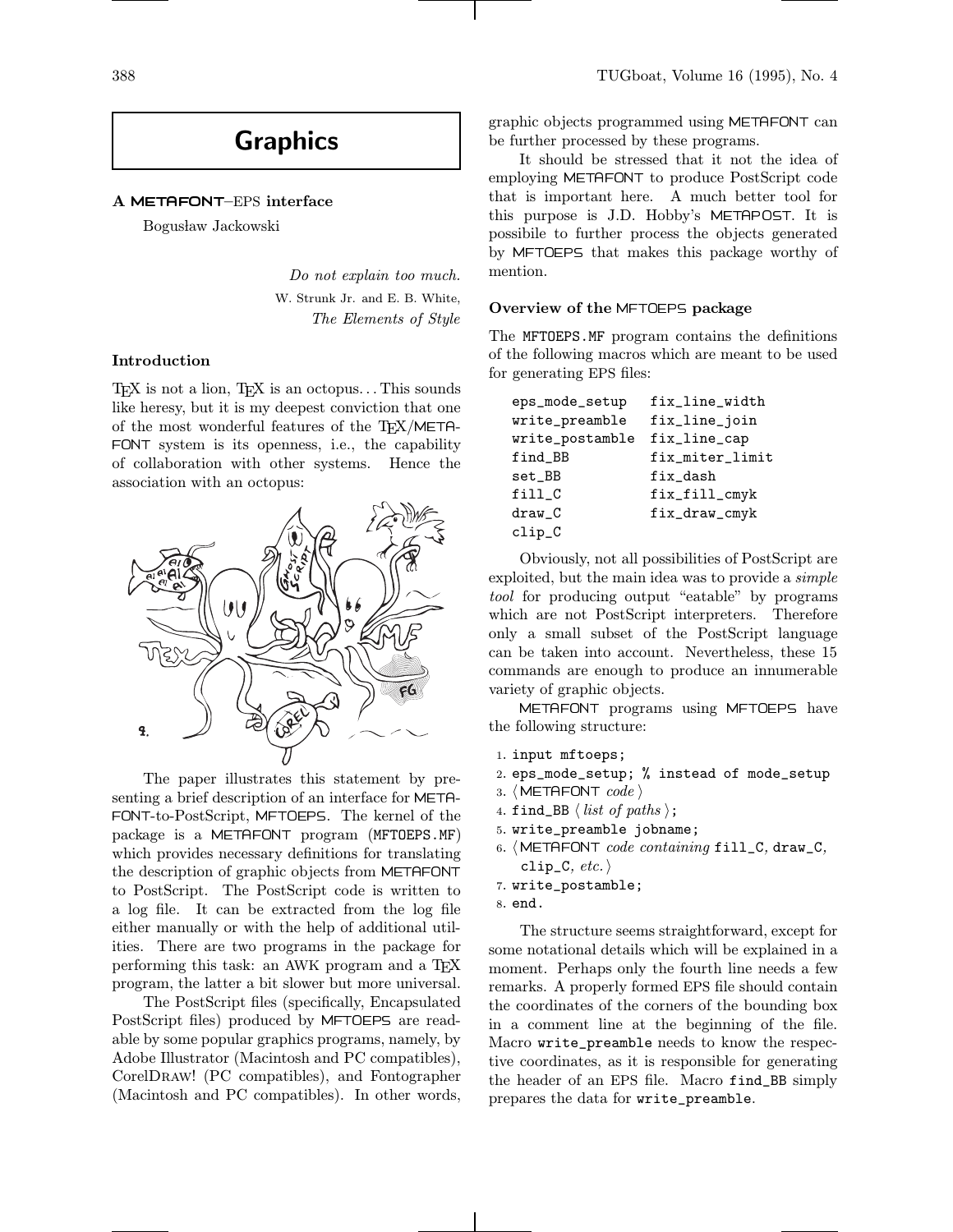As you can see, using the plain beginchar and endchar commands is not essential, although usually it is convenient to make use of them.

# Synopsis of the interface of the MFTOEPS package

Conventions: In the following I shall use the words number, pair, string, and path as abbreviations for numeric expression, pair expression, string expression, and path expression, respectively. The angle brackets,  $\langle$  and  $\rangle$ , used for marking parameters of macros, are "meta-characters," i.e., they do not belong to the METAFONT code.

Command:

eps\_mode\_setup

Usage:

eps\_mode\_setup  $\langle$  an optional number  $(0 \text{ or } 1)$  ;

#### REMARKS:

This command should be used instead of the usual mode\_setup command. The forms eps\_mode\_setup and eps\_mode\_setup 1 are equivalent. One of them (preferably the former) should be used for normal processing, i.e., for generating EPS files. Invoking eps\_mode\_setup 0 is meant primarily for testing purposes and is supposed to be used by experienced programmers who know what they are doing. There is a string variable, extra\_eps\_setup, similar to extra\_mode\_setup; at the end of eps\_mode\_setup the command scantokens extra\_eps\_setup is invoked, enabling user-oriented adjustments, e.g., changing the default resolution.

Command:

write\_preamble

Usage: write\_preamble  $\langle$  string  $\rangle$ ;

#### REMARKS:

This command initializes the process of writing the PostScript code. The string expression is the name (without extension) of the resulting EPS file; the extension is always EPS. METAFONT is switched to batchmode in order to avoid slowing down the process by writing mess(ages) to the terminal. Inspection of the log file is thus highly recommended.

Command: write\_postamble Usage: write\_postamble;

#### Remarks:

This command ends the writing of the PS code, switches METAFONT back to errorstopmode, and performs necessary "last minute" actions (see below).

COMMANDS:

# set\_BB find\_BB reset\_BB

Usage:

 $set$ BB  $\{four\ numbers\ or\ two\ pairs$ separated by commas);

find\_BB  $\langle a \text{ list of paths separated by commas } \rangle$ ; reset\_BB;

REMARKS:

The commands set\_BB or find\_BB should be invoked prior to invoking write\_preamble. set\_BB sets the coordinates of the corners of the bounding box of a graphic object; it is useful when the bounding box of a graphic object is known in advance or if it is required to force an artificial bounding box. find\_BB computes the respective bounding box for a list of paths; if several find\_BB statements are used, the common bounding box is calculated for all paths that appear in the arguments. The result is stored in the variables xl\_crd, yl\_crd, xh\_crd, and yh\_crd. There are two functions, llxy and urxy, returning pairs (xl\_crd,yl\_crd) and (xh\_crd,yh\_crd), respectively. The last command, reset\_BB, makes xl\_crd, yl\_crd, xh\_crd, and yh\_crd undefined (the initial situation); reset\_BB is performed by the write\_postamble macro, which is convenient in the case of generating several EPS files in a single METAFONT run.

Commands:

fill\_C draw\_C

Usage:

fill\_C  $\langle a \text{ list of paths separated by commas } \rangle$ ; draw\_C  $\langle a \text{ list of paths separated by commas } \rangle$ ;

# Remarks:

These commands are to be used instead of the usual METAFONT fill and draw ones. They cause a list of paths followed by the PostScript operation eofill (fill\_C) or stroke (draw\_C) to be translated to a PostScript code. The list of paths constitutes a single curve in the sense of PostScript.

COMMAND: clip\_C Usage: clip\_C  $\langle a \text{ list of paths separated by commas,}$ possibly empty);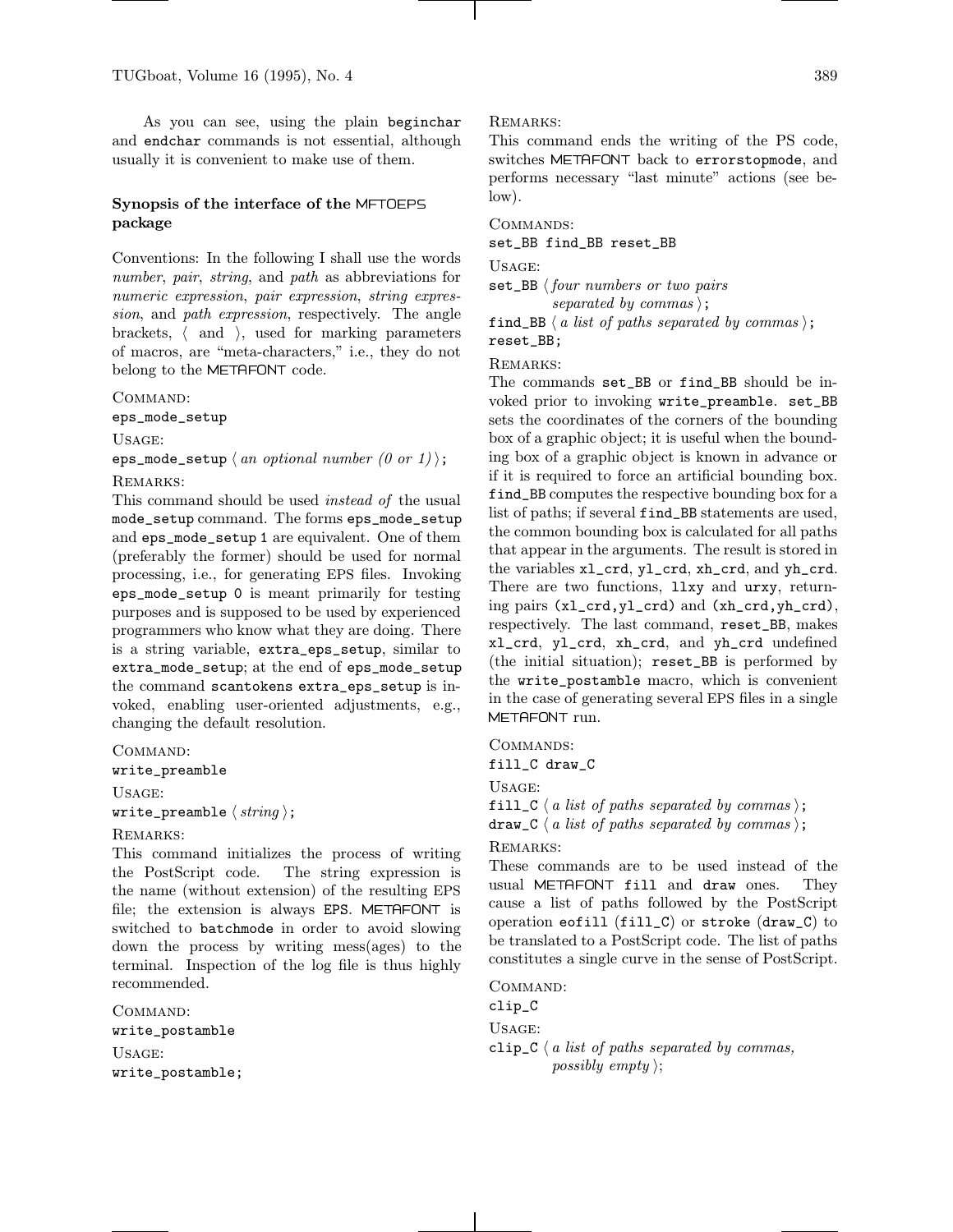#### REMARKS:

The macro clip\_C with a non-empty parameter works similarly to the fill\_C command, except that the eoclip operator is issued instead of eofill. This causes an appropriate change to the current clipping area. According to PostScript's principles, the resulting area is a set product of the current clipping area and the area specified in the argument of the eoclip command. The empty parameter marks the end of the scope of the most recent clip\_C command with a non-empty parameter. In other words, nested clip\_C commands form a "stack" structure. If needed, the appropriate number of parameterless clip\_C commands is issued by the write\_postamble macro, thus the user does not need to worry about it. Warning: files produced using clip\_C are interpreted properly by Adobe Illustrator (provided path directions are defined properly) but not by CorelDraw! (ver. 3.0).

COMMANDS:

```
fix_line_width fix_line_join
fix_line_cap fix_miter_limit
fix_dash
Usage:
fix_line_width \langle a \text{ non-negative number} \rangle(dimension);
fix_line_join \langle a \ number (0, 1 \ or \ 2) \rangle;
fix_line_cap \langle a \ number (0, 1 \ or \ 2) \rangle;
fix_miter_limit \langle a \ number \geq 1 \rangle;
fix_dash (\langle a \text{ list of numbers } (\text{dimensions}) \rangleseparated by commas,
              possibly empty \rangle\langle a \ number \ (dimension) \rangle
```
#### REMARKS:

These command are to be used in connection with the draw\_C command. fix\_line\_width fixes the thickness of the outline. The other four commands correspond to PostScript operations setlinejoin, setlinecap, setmiterlimit, and setdash (see the PostScript Language Reference Manual for details). All commands should be used after write\_preamble, as write\_preamble sets the default thickness (0.4pt), default line join (0), default line cap (0), default miter limit (10), and a solid line as a default for stroking (fix\_dash () 0).

COMMANDS:

fix\_fill\_cmyk fix\_draw\_cmyk Usage: fix\_fill\_cmyk  $\langle$  four numbers separated by commas); fix\_draw\_cmyk  $\langle$  four numbers separated by commas);

#### Remarks:

These commands define the colours of the interiors of graphic objects (fix\_fill\_cmyk) and colours of outlines (fix\_draw\_cmyk) using the cyanmagenta-yellow-black model (the basic model of the MFTOEPS package). They should be used after write\_preamble (because write\_preamble defines the black colour as a default for both macros) and prior to invoking the corresponding fill\_C and draw\_C commands. There are also (just in case) macros fix\_fill\_rgb and fix\_draw\_rgb using redgreen-blue model; the argument to both of these macros is a triple of numbers. (The user can control the process of conversion from RGB to CMYK by the redefinition of macros under\_color\_removal and black\_generation.) The numbers forming the arguments of the macros are supposed to belong to the interval  $[0...:1]$ .

Besides the fifteen basic macros there are two functions and two control variables that may be of some interest for a virtual user of the MFTOEPS package:

Additional functions: pos\_turn neg\_turn Usage: pos\_turn  $(\langle path \rangle)$ neg\_turn  $(\langle path \rangle)$ 

```
Remarks:
```
Each function returns the path passed as the argument, except that the orientation of the path is changed, if necessary: pos\_turn returns paths oriented counter-clockwise, neg\_turn—oriented clockwise. This may be useful for creating pictures which are to be processed further by Adobe Illustrator, because this program is sensitive to the orientation of paths.

#### CONTROL VARIABLE:

yeseps

# Remarks:

No EPS file will be generated unless the variable yeseps is assigned a definite value. It is advisable to set this variable in a command line (see section "Examples").

## CONTROL VARIABLE:

testing

# REMARKS:

If the variable testing is assigned a definite value, the whole PostScript code is flushed to the terminal, thus slowing down significantly the process of generating an EPS file (cf. the description of the write\_preamble command).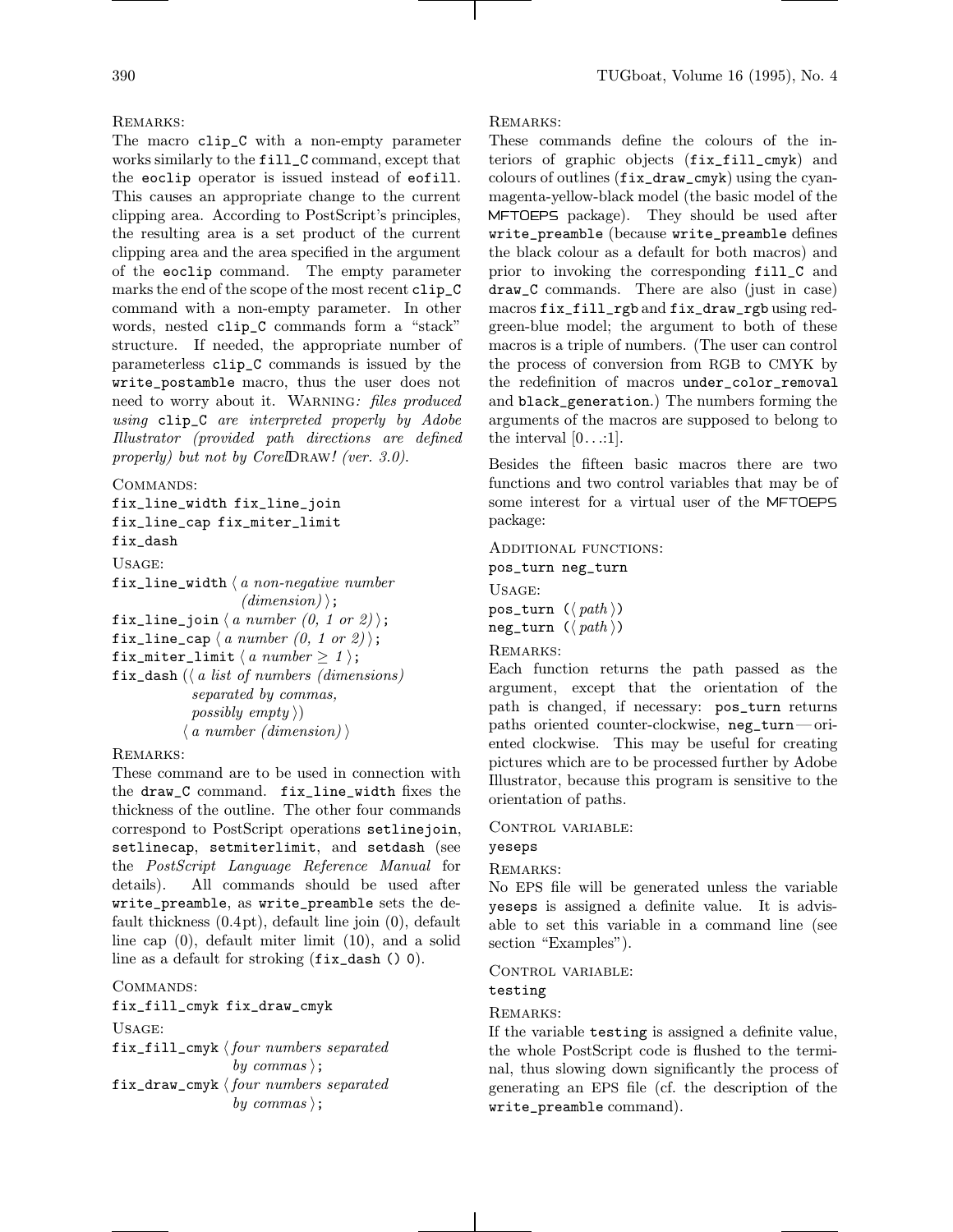#### Examples

All sample programs in this section are presented in extenso. The reader is not supposed to study the code thoroughly. Nevertheless, I prefer to leave the reader to decide which parts of the code are to be skipped.

Let us start with a trivial example of a "pure" METAFONT program:

```
1. beginchar(48, % ASCII code
2. 2cm#, % width
3. 1cm#, % height
4. 0cm# % depth
5. );
6. fill unitsquare xscaled w yscaled h;
7. endchar;
8. end.
   The program, obviously, generates a font
```
containing one character: a darkened rectangle  $2 \text{cm} \times 1 \text{cm}$ . In order to generate an EPS file containing the same figure, a few modifications are necessary:

```
1. input mftoeps;
2. eps_mode_setup;
3. beginchar(48, % just something
4. 2cm#, % width
5. 1cm#, % height
6. 0cm# % depth
7. );
8. set_BB 0,-d,w,h; % coordinates
9. % of the corners10. % of the bounding box
11. write_preamble "rectan";
12. fill_C unitsquare xscaled w yscaled h;
13. write_postamble;
14. endchar;
15. end.
```
Four new commands have appeared: eps\_mode\_ setup, set\_BB, write\_preamble and write\_postamble; moreover, fill has been replaced by fill\_C. This is a usual routine for converting an "ordinary" METAFONT program to a form suitable for generating EPS files. Obviously, draw should be replaced by draw\_C, and filldraw—with the two operations fill\_C and draw\_C. In the latter case the order of the operations fill\_C and draw\_C is significant if the drawing and filling colours are different.

Having made this change you can easily generate the respective EPS file, provided you are a DOS user. Assume that the modified program is stored in the file RECTAN.MF. In the package MFTOEPS you will find a DOS batch, M2E.BAT (subdirectory PROGS), which—perhaps after slight adjustments can be used for this task. It is enough to write

m2e rectan

(no extension, please) from the command line in order to obtain the required RECTAN.EPS file. The batch makes use of AWK for extracting the Post-Script code from the log file. There is also an alternative batch, M2E-ALT.BAT, that employs TFX for this purpose. In both batches METAFONT is called in the following way:

mf386 &plain \yeseps:=1; input %1 Observe the assignment yeseps:=1. In fact, assigning a definite (arbitrary) value to the yeseps variable triggers the action of generating an EPS file.

I hope that making scripts for other operating systems is not found to be extremely difficult. I would be very much obliged if others could contribute such scripts to the package.

Let us consider now a more complex example. Suppose that the file POLYGON.MF contains the following definitions:

```
1. vardef regular_polygon(expr n) =
2. % n is the number of vertices;
3. % the diameter of the circumscribed
4. % circle is equal to 1, its centre
4. % is in the origin
5. (up % first vertex
6. for i:=1 upto n-1:
7. -- % next vertices:
9. (up rotated (i*(360/n)))
9. endfor
10. -- cycle) scaled .5
11. enddef;
12. vardef flex_polygon(expr n, a, b) =
13. % n is the number of vertices,
14. % a, b are the angles (at vertices)
15. % between a tangent to a ''flex side''
16. % and the corresponding secant
17. save zz;
18. pair zz[ ]; % array of vertices
19. for i:=0 upto n-1:
20. zz[i] := up rotated (i*(360/n));21. endfor
22. (zz[0] \{ (zz[1]-zz[0]) \text{ rotated } a \}23. for i:=1 upto n-1:
24. \ldots {(zz[i]-zz[i-1]) rotated b}
25. zz[i]26. \{(zz[(i+1) \mod n] - zz[i]) \text{ rotated } a\}27. endfor
28. \ldots {(zz[0]-zz[n-1]) rotated b} cycle)
29. scaled .5
30. enddef;
```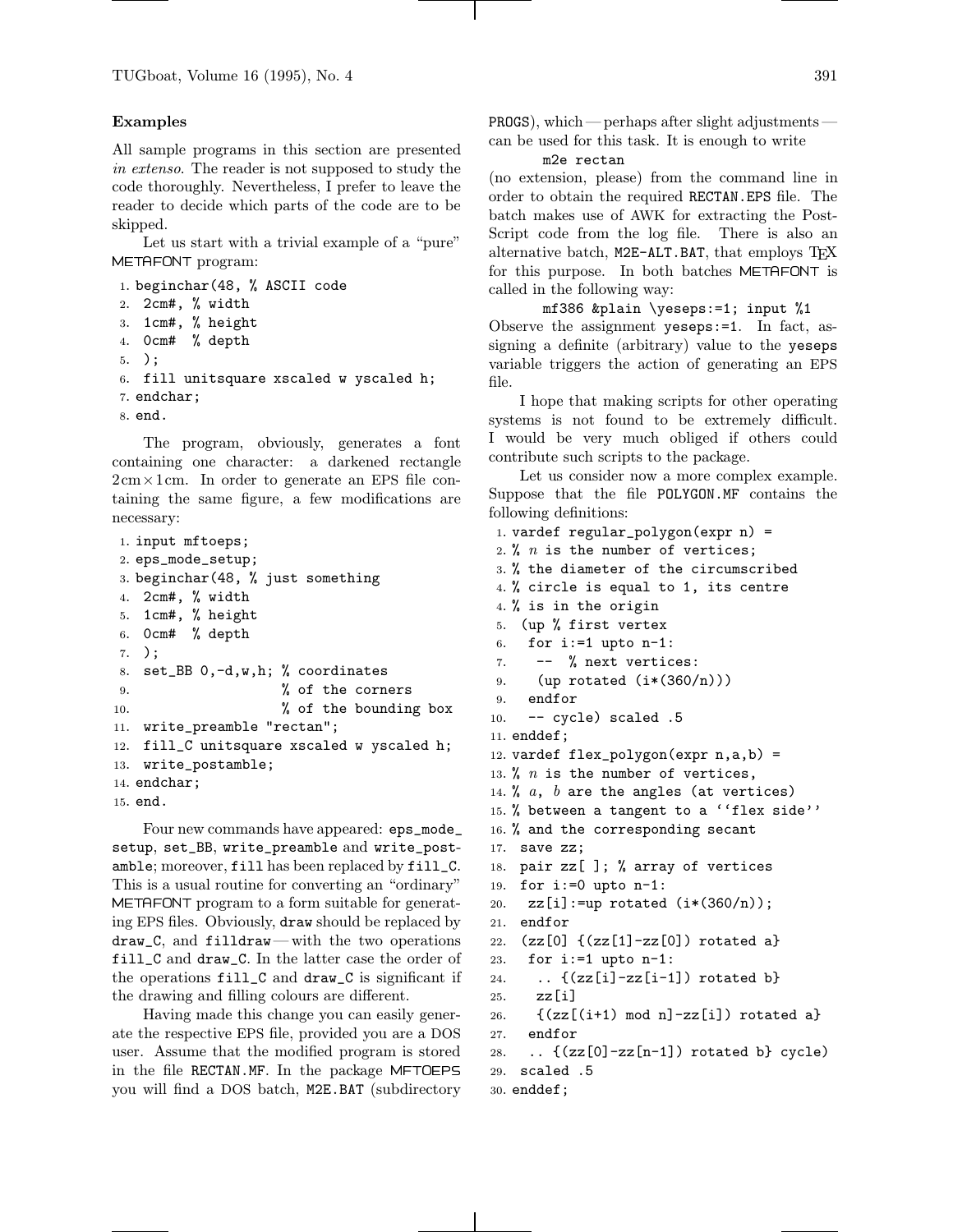The first function, regular\_polygon, returns a closed path that is —as the name suggests—a regular polygon with a given number of vertices. The second function, flex\_polygon, returns a curve that is in a sense a "generalized polygon" the following examples show why this epithet is appropriate:



The first picture was generated by the following program:

```
1. input polygons;
```
- <sup>2</sup>. input mftoeps;
- <sup>3</sup>. eps\_mode\_setup;

```
4. beginchar(0,16mm#,16mm#,0);
```
- <sup>5</sup>. path P[ ]; % ''room'' for two polygons
- <sup>6</sup>. % preparing:
- <sup>7</sup>. P[1]:=regular\_polygon(7)

```
8. scaled w shifted (.5w, .5h);
```

```
9. P[2] := f \text{lex\_polygon}(7,0,0)
```

```
10. scaled w shifted (.5w, .5h);
```

```
11. % exporting:
```

```
12. find_BB P[1], P[2];
```

```
13. write_preamble jobname;
```

```
14. % 25 percent of black for filling:
```

```
15. fix_fill_cmyk 0,0,0,.25;
```

```
16. fix_line_width 1pt;
```
<sup>17</sup>. fill\_C P1; draw\_C P2;

```
18. write_postamble;
```

```
19. endchar;
```

```
20. end.
```
The remaining four figures can be obtained by simple modifications of line 9 of the program:

| $P[2]:=flex\_polygon(7,-180/7,180/7)$ | $\frac{9}{2}$ |
|---------------------------------------|---------------|
| $P[2]:=flex\_polygon(7, 45, 45)$      | %3            |
| $P[2]:=flex\_polygon(7,-45,45)$       | $\%$ 4        |
| $P[2]:=flex\_polygon(7, 45, -45)$     | %5            |

These fairly trivial objects can be used to achieve some rather non-trivial effects (METAFONT sources are included in the MFTOEPS package):





So far the examples have contained fill\_C and draw\_C commands with arguments being single paths. PostScript, in contrast to METAFONT, accepts groups of paths as a single curve. Therefore the fill\_C and draw\_C commands were defined to accept the lists of METAFONT paths as arguments. In the resulting PostScript code they constitute a single object. The main reason is that such objects may contain transparent holes. This enables achieving such effects as:



The graphic object was generated by the following simple program:

```
1. input mftoeps; eps_mode_setup;
```

```
2. w#=4cm#; h#=2cm#; define_pixels(w,h);
```

```
3. set_BB origin, (w,h);
```

```
4. write_preamble jobname;
```

```
5. % 25 percent of black for filling:
```

```
6. fix_fill_cmyk 0,0,0,.25;
```

```
7. fix_line_width 1pt;
```

```
8. for oper:="draw_C", "fill_C":
```

```
9. scantokens oper
```

```
10. % outer edge:
```

```
11. fullcircle
```

```
12. xscaled w yscaled h
```

```
13. shifted (.5w,.5h),
```

```
14. % inner edge:
```
<sup>15</sup>. reverse fullcircle <sup>16</sup>. xscaled .7w yscaled .7h

```
17. shifted (.5w,.5h);
```

```
18. endfor
```
<sup>19</sup>. write\_postamble;

```
20. end.
```
One innocent trick was used in order to shorten the code: the loop in the combination with the scantokens command (lines 8 and 9). It is advisable to have paths that form transparent holes appropriately oriented—therefore the operator reverse is used in line 15. A TEX code for obtaining the above figure is obvious: it is enough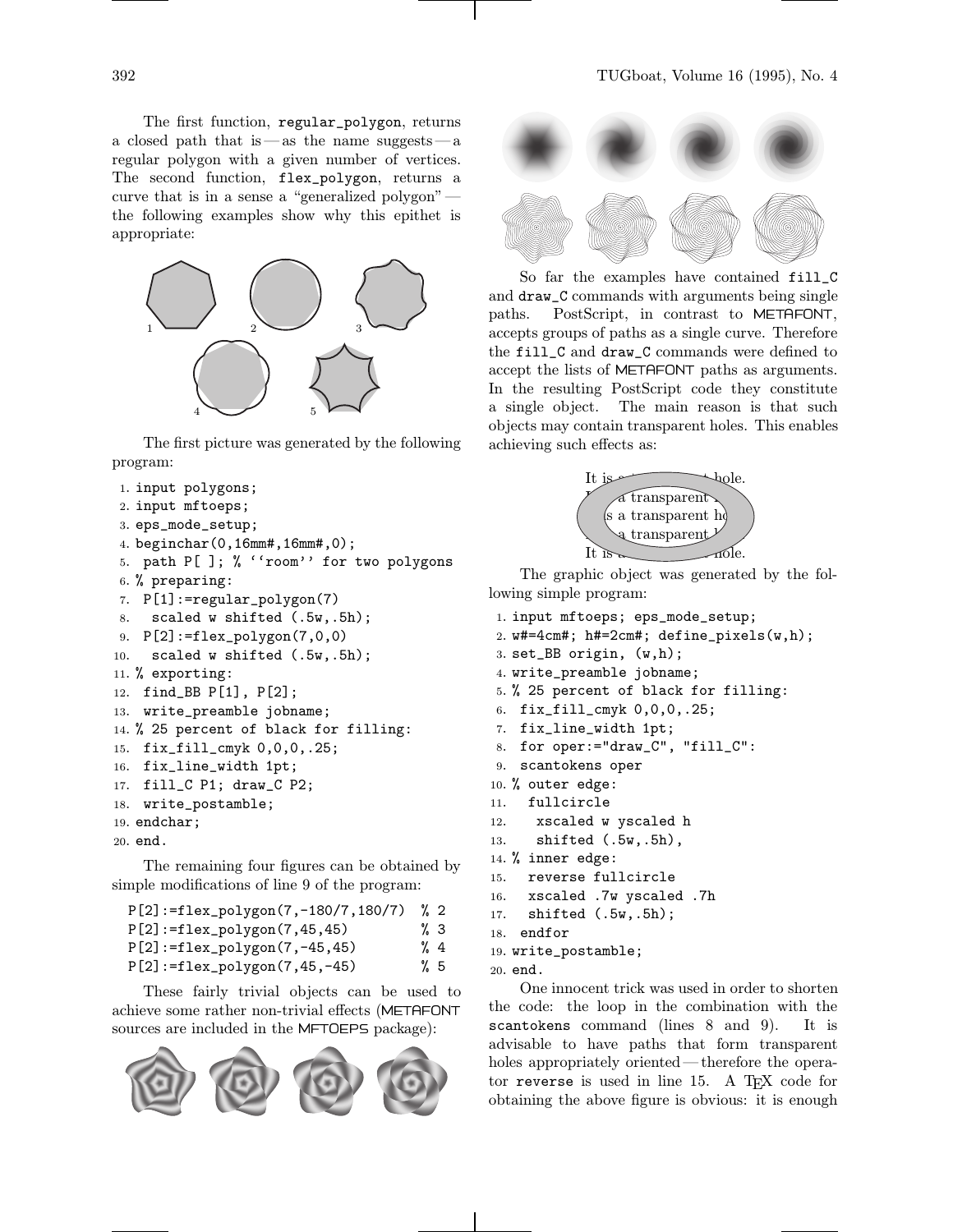to put the picture on top of a text box, using, for example, the \llap command.

Removing the command fix\_fill\_cmyk (line 6) and replacing the command  $fill_C$  (line 8) by clip\_C gives the opportunity to obtain yet another effect:



In this case, however, the T<sub>EX</sub> code is somewhat complicated, since macros for inclusion of an EPS file (I use Tomas Rokicki's EPSF.TEX) embed the code of the EPS file into a PostScript save–restore group. A clipping path is subjected to such a grouping, contrary to the state of the currently painted picture. Therefore some \special hackery is needed (the respective TEX source is included with samples in the MFTOEPS package).

The distinction between single and multiple paths in the context of drawing outlines (draw\_C) is meaningless.

The final example shows how to use clipping to generate a geometric figure known as "Sierpiński's carpet". In order to construct the "carpet" you start with a square with a central hole; this hole is a square with each edge one-third the length of the edge of the original square. Now you divide the original figure into nine squares and replace all filled small squares with a copy of the square with the central hole, scaled down to fit the area of the small square. Then you apply the same procedure to the smaller squares, an so on, ad infinitum.

Here you have the program accomplishing this task (infinity "equals" three):

```
1. input mftoeps; eps_mode_setup;
2. \% ---
3. def \hat{ } = ** enddef; % syntactic sugar
4. primarydef i // n = % ditto
5. (if n=0: 0 else: i/n fi)
6. % why not to divide by 0?
7. enddef;
8. def shifted_accordingly(expr i,j,n,D)=
9. shifted ((i//n)[0,w-D],(j//n)[0,w-D])10. enddef;
11. \frac{\%}{\ } ---
12. w#=16mm#; h#=16mm#; define_pixels(w,h);
13. for N:=1,2,3: % 4, 5, 6, ..., infinity
14. set_BB 0,0,w,h;
15. write_preamble jobname & decimal(N);
16. D := 3w;17. for n:=
```

```
18. 0 for q:=1 upto N-1: , 3^q-1 endfor:
19. % i.e.:
20. % ''for n:=0, 3^1-1, ..., 3^*(N-1)-1:''
21. path p[], q[]; D:=1/3D; k:=-1;
22. for i:=0 upto n: for j:=0 upto n:
23. k:=k+1;24. p[k]=unitsquare scaled D
25. shifted_accordingly(i,j,n,D);
26. q[k]=reverse unitsquare scaled 1/3D
27. shifted (1/3D,1/3D)
28. shifted_accordingly(i,j,n,D);
29. endfor; endfor;
30. clip_C p0, q0
31. for i:=1 upto k:
32. , p[i], q[i]
33. endfor;
34. endfor;
35. fill_C unitsquare scaled w;
36. write_postamble;
37. endfor;
38. \frac{\%}{\ } ---
```

```
37. end.
```
The program is lengthy mainly because of technical details that are not especially interesting; however, there are three points worthy of comment. First, observe that a couple of EPS files are produced in one METAFONT run (the loop in line 13 is relevant here); second, loops are used to form arguments to the loop in line 18 and to the clip\_C command in line 30—it is a very useful feature of METAFONT that loops behave exactly like macros; and third, observe that the operation fill\_C is used only once. The resulting EPS files are shown in the following picture:



You may argue that such a figure can be generated easily in a simpler way, without clipping. True, yet I like this approach—can you imagine a straightforward method for generating a "circular carpet" without clipping? Moreover, one can use



clipping in more complicated situations, not only for filling. But, on the other hand, finding the precise bounding box for a clipped figure becomes a non-trivial task. You must remember, moreover,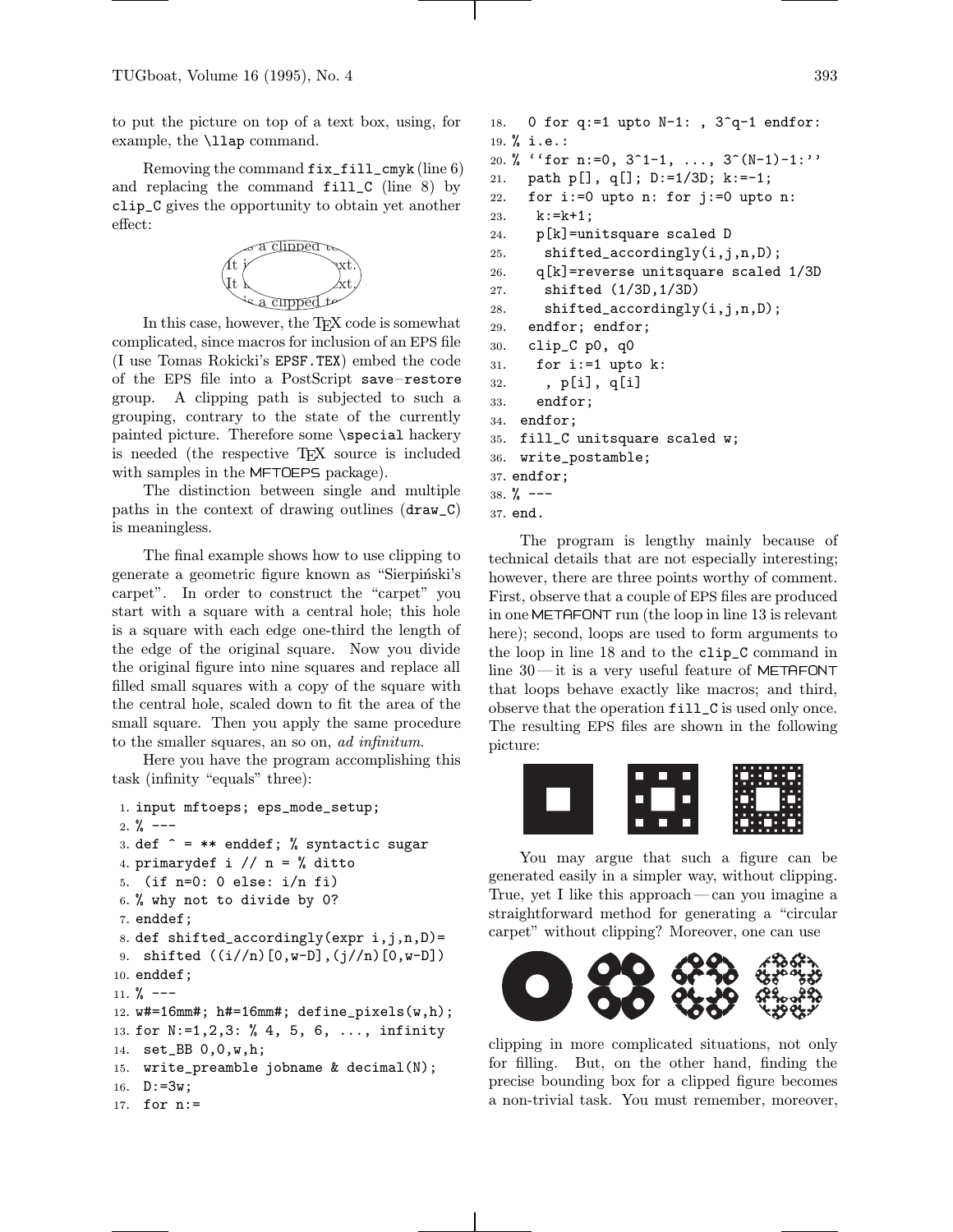that clipping consumes a lot of the resources of a PostScript interpreter, thus it should be used with great care.

## Final remarks

The MFTOEPS package was not devised as a competitor to such giants as Adobe Illustrator or CorelDraw!. On the contrary, it can be regarded as their little ally. Interactive programs don't cope particularly well with tasks that bear logical structure. In such cases METAFONT — with its wealth of programmable path operations, absent "by definition" from the menus of interactive programs—is certainly a preferable tool.

One of the advantages of the applied approach is its portability—the only software needed is METAFONT and either AWK or TFX. Another advantage is its flexibility. It is not particularly difficult to modify the MFTOEPS package to produce another PostScript dialect, if for some reason the dialect of Adobe Illustrator is inconvenient. MFTOEPS can also be modified to produce output in other lingos, e.g., HP-GL (Hewlett-Packard Graphic Language).

There is still a lot of work to be done. Of course, every program can be improved, but perhaps more important would be preparing a library of META- FONT routines useful for creating objects with a vector representation.

For example, it would be convenient to have a procedure which, for a given set of graphic objects finds a single curve (outline) filling of which would give the same optical result. In other words, such a procedure would perform the task of finding an outline for a set union of graphic objects. Such a procedure is known as removing overlaps. The example of the "circular carpet" (see above) illustrates a similar problem: to find an outline for a set intersection of a group of graphic objects.

If the carpet is generated using clipping, the PostScript file contains, in fact, the following elements:



They are partially invisible because of clipping, still they are there. In some contexts, e.g., if the figure is to be cut on a cutting plotter, it is crucial to replace such a multiplicity of objects by a single object:



Note that routines for finding the outline of a set union or a set intersection of a group of graphic objects are not MFTOEPS-oriented. A package providing tools for programming such operations, ROEX, is already available. Perhaps it is most useful in the context of exporting to EPS, however, it can be used with plain METAFONT, and—I guess—with METAPOST as well.

Universal routines of this kind are important from the point of view of the openness of the  $T_{\text{F}}$ X/METAFONT system, and its openness — as was already mentioned—is one of the most powerful features of the system.

Note also that the openness of a system concerns both output and input. MFTOEPS accomplishes the first part of the conjunction, but one can think also about an export from PostScript to METAFONT. A package accomplishing this task, PS\_CxONV, has been recently released as a public domain contribution. Its kernel is a converter, written in PostScript and using the GHOSTSCRIPT interpreter of PostScript, which translates a general PostScript code into a canonical EPS form (there exists a similar program in the standard Ghostscript distribution, namely, PS2AI, written by Jason Olszewski, but it does not fit this particular problem); the result of such a conversion can be translated to a METAFONT program using the AWK-based utility, EPSTOMF, also recently released into the public domain. This would complete a link between METAFONT and PostScript. I do believe that providing such links is one of the most efficient routes towards a limitless development of the TEX/METAFONT system.

#### Glossary

AWK: a simple yet powerful batch text processor.

- Bounding box: the smallest rectangle surrounding the glyph of a picture; coordinates of its lower left and upper right corners (in big points) should appear in a structural comment in a header of an EPS file.
- EPS file: Encapsulated PostScript file; a single-page PostScript document; the purpose of the EPS file is to be included ("encapsulated") as a part of other PostScript programs and to exchange graphic data among applications.
- Even-odd rule: a rule that specifies the interior of a (multiple) path in the following way: if